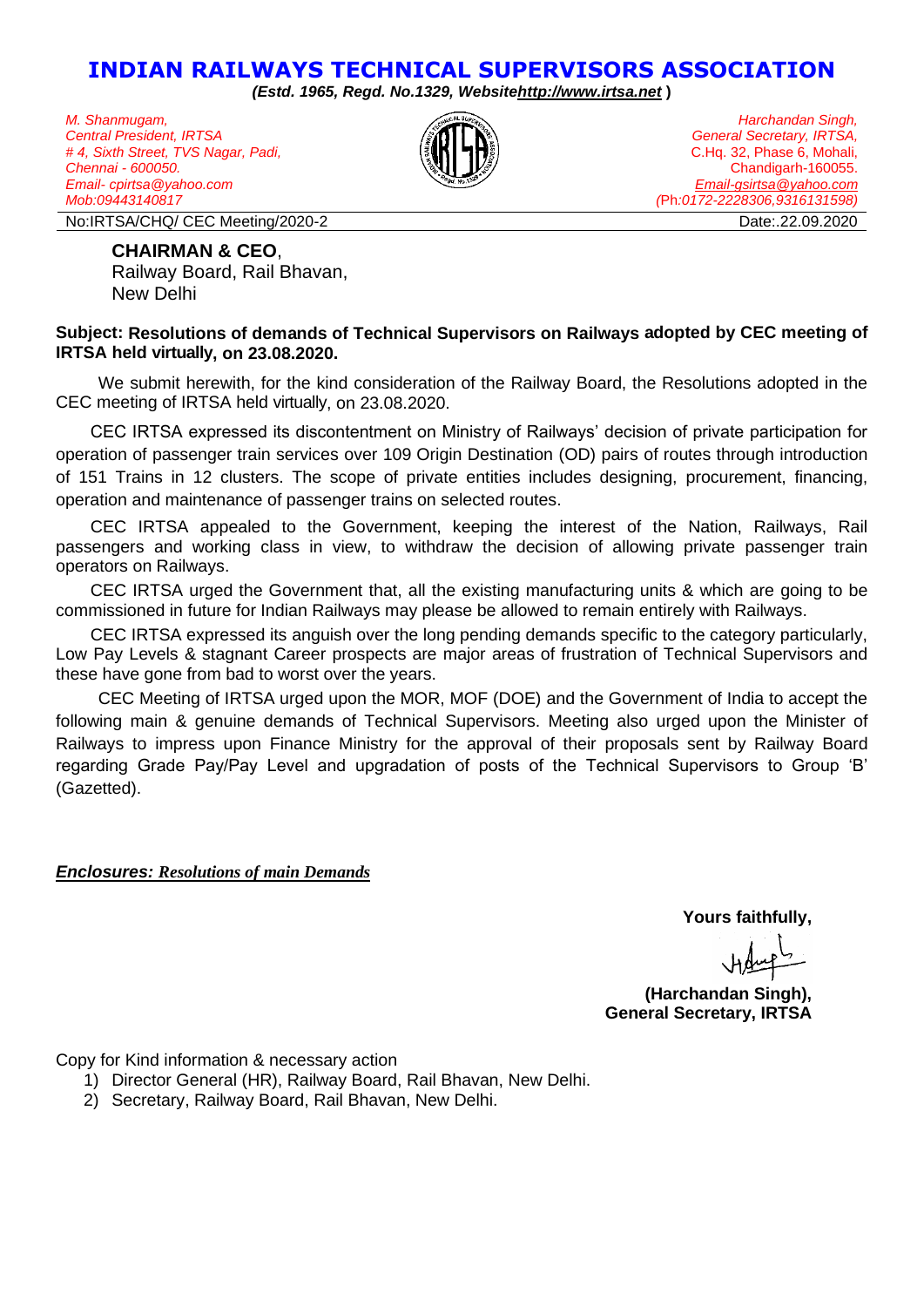# **INDIAN RAILWAYS TECHNICAL SUPERVISORS ASSOCIATION**

Estd. 1965, Regd.Nos. 1329, Website http://www.irtsa.net,

**C.HQ, 32 Phase 6, Mohali, Chandigarh-160055 Phone 0172-2228306, 9316131598**

No:IRTSA/CHQ/ CEC Meeting/2020-2 Date:.22.09.2020

## **RESOLUTIONS OF DEMANDS OF TECHNICAL SUPERVISORS ON RAILWAYS ADOPTED BY VIRTUAL CEC MEETING OF IRTSA HELD ON 23.08.2020**

The virtual CEC meeting of IRTSA held on 23.08.2020, expressed its solidarity with Indian Railways and Government of India in the crisis time of Covid-19 pandemic. Indian Railways Technical Supervisors Association (IRTSA) extends its fullest support and cooperation to Indian Railway in its all-out effort to contain COVID-19pandemic.

CEC paid homage to the brave soldiers who sacrificed their lives to defend our border on Chinese aggression and Pakistan's sponsored intrusion.

CEC IRTSA paid its tribute to all Railwaymen, Central Government employees, Medical and Health faculties who died due to Covid-19 infection in performance of their duties.

CEC IRTSA draw the kind attention of the Government and Ministry of Railways and urged upon them to consider the genuine and long pending demands of the Technical Supervisors on Indian Railways, for better Pay Levels commensurate with their duties & responsibilities, to provide adequate avenues of promotion to remove rampant stagnation amongst them and improve their service conditions.

CEC IRTSA expressed its discontentment on Ministry of Railways' decision of private participation for operation of passenger train services over 109 Origin Destination (OD) pairs of routes through introduction of 151 Trains in 12 clusters. The scope of private entities includes designing, procurement, financing, operation and maintenance of passenger trains on selected routes.

CEC IRTSA appealed to the Government, keeping the interest of the Nation, Railways, Rail passengers and working class in view, to withdraw the decision of allowing private passenger train operators on Railways.

CEC IRTSA urged the Government that, all the existing manufacturing units & which are going to be commissioned in future for Indian Railways may please be allowed to remain entirely with Railways.

CEC IRTSA expressed its anguish over the long pending demands specific to the category particularly, Low Pay Levels & stagnant Career prospects are major areas of frustration of Technical Supervisors and these have gone from bad to worst over the years.

CEC IRTSA urged upon the Government & Railways to accept the following genuine demands of Technical Supervisors and urged the Railway Minister to impress upon Finance Ministry to approve the proposals of Railway Board regarding Grade Pay/Pay Level of the Technical Supervisors and upgradation of posts to Group 'B' (Gazetted).

### **MAIN DEMANDS - IRTSA**

1. a) RECOGNITION OF IRTSA – to provide a forum to discuss and resolve the problems of the Technical Supervisors on Railways - as recommended by Report of the Task Force on Safety and by the Railway Accident Inquiry Committees (RAICs) – 1968 & 1978 & Railway Reforms Committee (RRC).

b) Continuation of system of Staff Council in the Production Units of Railways, which provide separate representation for Technical Supervisors.

- 2. PAY LEVEL OF TECHNICAL SUPERVISORS:
	- a) Junior Engineer (JE) be placed in level-8 & Senior Section Engineer (SSE) be placed in level-10 of the Pay Matrix in view of their relative duties & responsibilities vis-à-vis those working under them.
	- b) 33% posts of SSE be upgraded as Principle SSE in Level-11 as promotional avenue.
	- c) DMS, CMA & JE/IT be placed in level-8 and CDMS, CMS & Sr. Er/IT in level-10 of pay matrix.
	- d) 33% of these cadres may be placed in Level-11 as Functional / Non-Functional promotion.
- 3. Dropping of Passenger train operation by Private operators & Corporatization of PUs
	- a) No corporatization or privatization of Production Units & Workshops or any Rail segments.